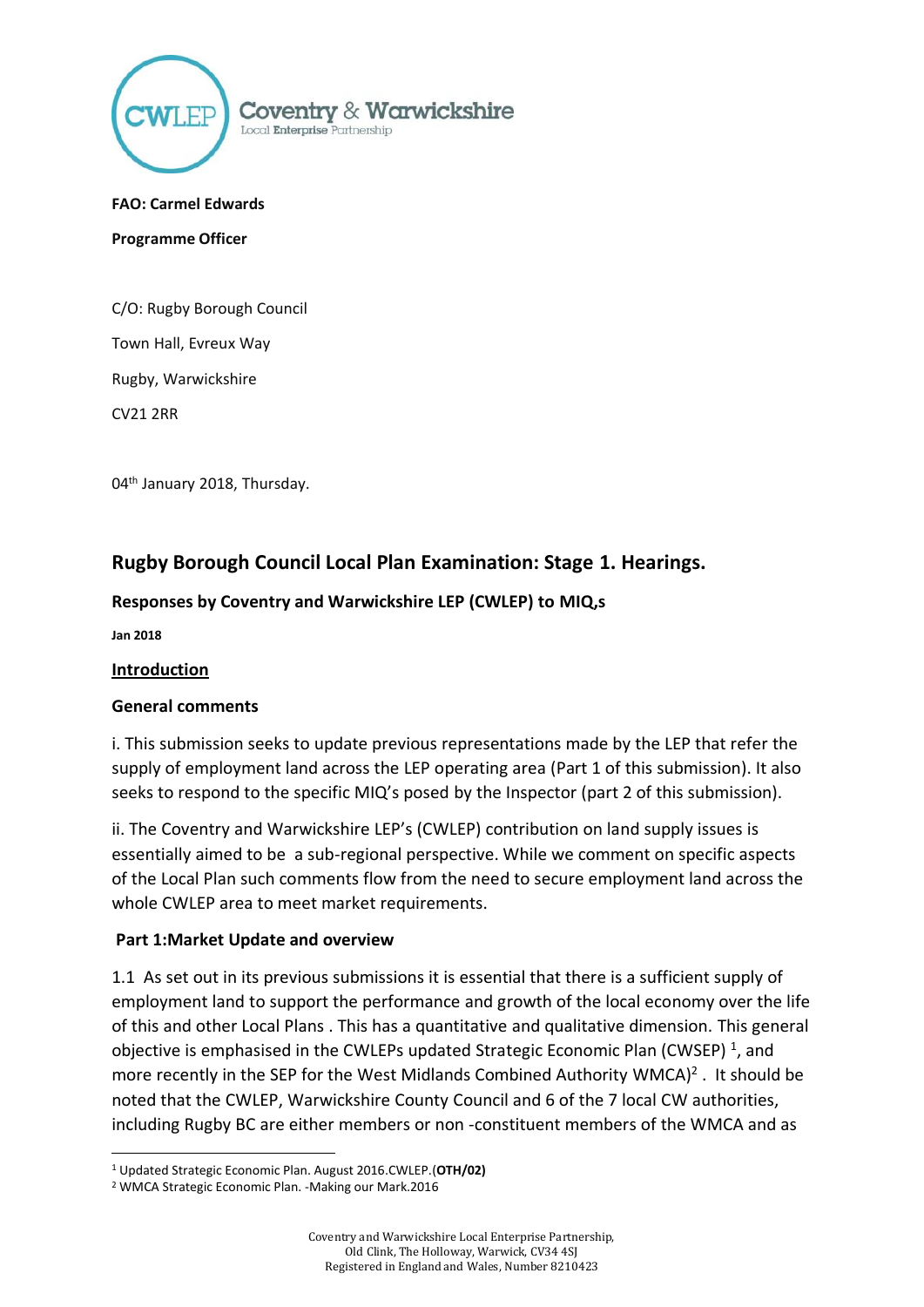

such subscribe to the overall aims, ambitions and objectives to grow and develop the region.

1.2 Both the CWLEP and the WMCA has expressed a desire to see additional strategic employment land identified to facilitate the achievement of the ambitious economic growth targets in these approved SEP strategies. Although the WMCA does not have land use planning powers it is working closely with its constituent and non-constituent members to grow and restructure the West Midlands economy. The WMCA SEP anticipates and commits the region to achieving an increase of some 500,000 new jobs in the region by  $2030.<sup>3</sup>$ 

1.3. The overall property market and the demand for employment space continues at high levels of demand across parts of Coventry and Warwickshire The performance has to date been supported by a supply of employment land available in key market locations-around urban areas and close to key transport corridors. However there are now "signals" that this demand is not being met across all sectors and parts of the commercial market .In particular the sub region continues to be a focus for the expansion and development of the automotive industry and its supply chain. In addition the distribution and general manufacturing sectors continue to require new opportunities in well-located locations particularly around the main urban areas. The demand for new premises from these sectors has been high .

1.4. A recent example of this buoyant strategic employment land market is evidenced by the rapid uptake and commitments to develop the sub regional growth site known as Coventry and Warwickshire Gateway, a large allocation that spans the boundaries of Coventry City and Warwick District on the south side of the Coventry and is allocated in both recently adopted Local Plans. The site is divided into two broad development parcels .A planning consent has been granted on the part known as Gateway North a 60 acre parcel of land fronting the A45 trunk road .This site is now heavily committed in advance of construction and it is estimated that only some 3 ha of the site remains available to the general market .The most recent commitment was announced in December 2017 when the Government awarded the bid by CWLEP and partners for the "Faraday Challenge" an £80m development project for a National Battery Manufacturing Development Facility to support UK battery technology for the automotive sector. This will take up a part of the Gateway site alongside other commitments. This investment illustrates the on-going potential of the sub region to attract investment and the necessity of having a pool of well-located development sites available to provide for this type of requirement.

1

<sup>3</sup> WMCA SEP Page 24.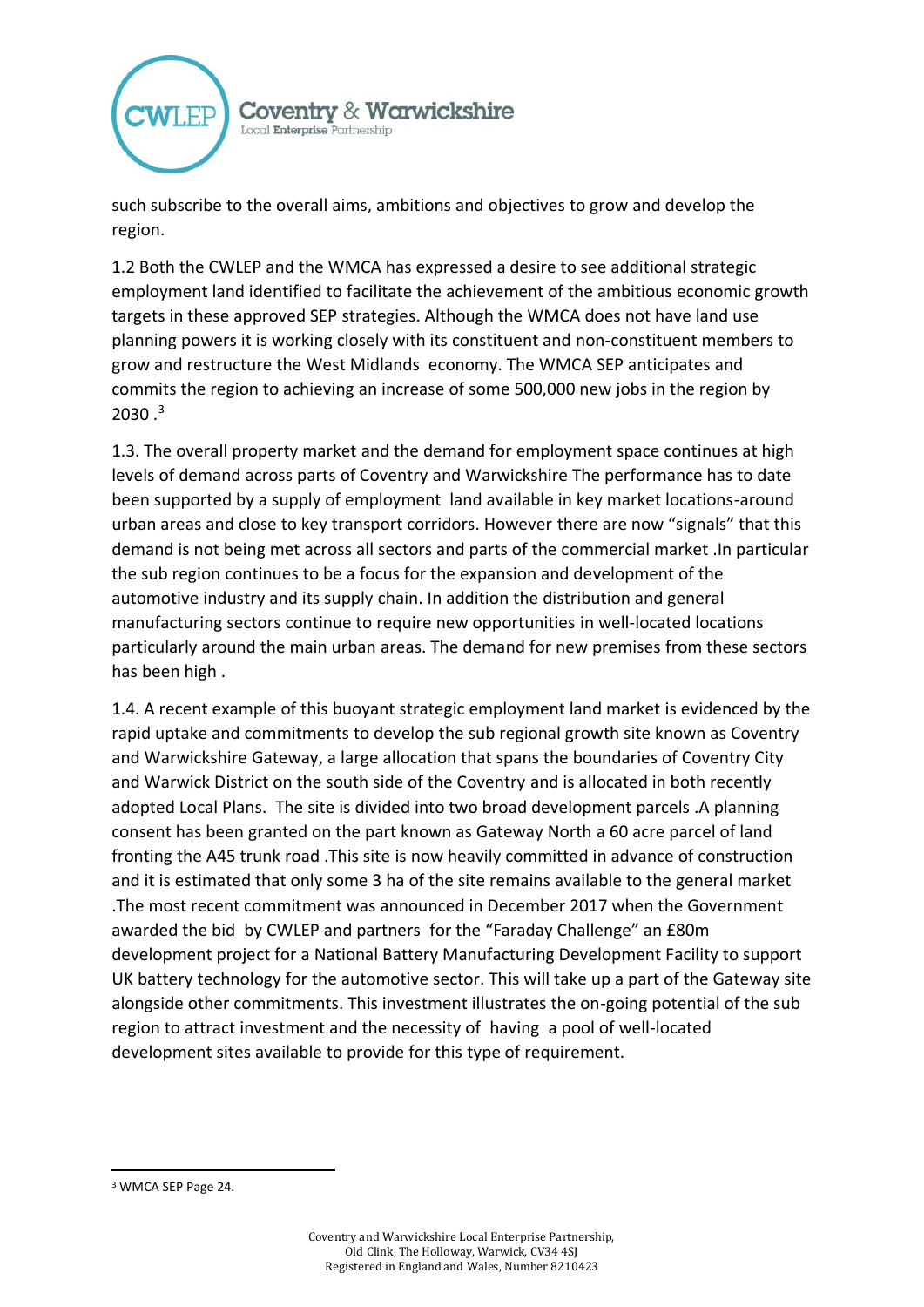

1.5 There is evidence that the market is not fully catering for all sectors and types of businesses. Evidence collected by the LEP and others<sup>4</sup> indicates that there are shortages of particular types of land to facilitate growth and development of business. An example is the growing evidence that while requirements continue to increase, many smaller and medium businesses (SME's) are finding that there is a shortage of existing suitable premises and that the new stock of employment land being added to the market by new land releases is not either available or affordable to many types of businesses. The sub region has also lost a significant supply of employment land to other more valuable land uses such as housing and this supply of generally cheaper employment space has not been replaced by a similar type of land suited to the needs of small and medium enterprises.

## **Updated Strategic Land Supply Pipeline**

.

1.6. The flow of new employment land through the planning process is an important consideration when looking at overall supply in the context of plans that run to 2031. **Appended Table 1** gives an updated estimate of the current and emerging strategic employment land "development pipeline " which shows the flow of land across all local planning authority areas in the CWLEP area .It categorises the overall supply by using both planning status and the known major issues and constraints to estimate the likely timing and availability of major employment land allocations emerging via the local plan review process .It then seeks to group this flow of new land by anticipated timing.

1.7. This analysis explains in part why overall levels of provision collectively in the local plans can broadly match the estimated requirements for employment land over the plan period to 2031, but at the same time there is evidence of shortages to meet immediate requirements.

From this broad temporal analysis a number of factors are evident.

- The existing pool of immediately available sites still relies heavily on established previous plan allocations that are in many cases part complete or near complete.
- The size of sites in the "oven ready "category is relatively small in scale .
- There is an absence of large allocations (over 25Ha) that can fulfil a sub-regional role and are likely to be attractive to major inward investors.
- There remains some uncertainty about the timing of some major new employment allocations because of major infrastructure requirements. Some of these allocations *(Eastern Green& Long Marston for example,*) are part of larger mixed-use schemes which need major investment and the priority to release the employment elements of these sites is not always clear. These sites area focus for current work to improve the flow of sites on to the market.

<sup>4</sup> For example CW Growth Hub property registers and data from Coventry City and Warwickshire CC business support teams.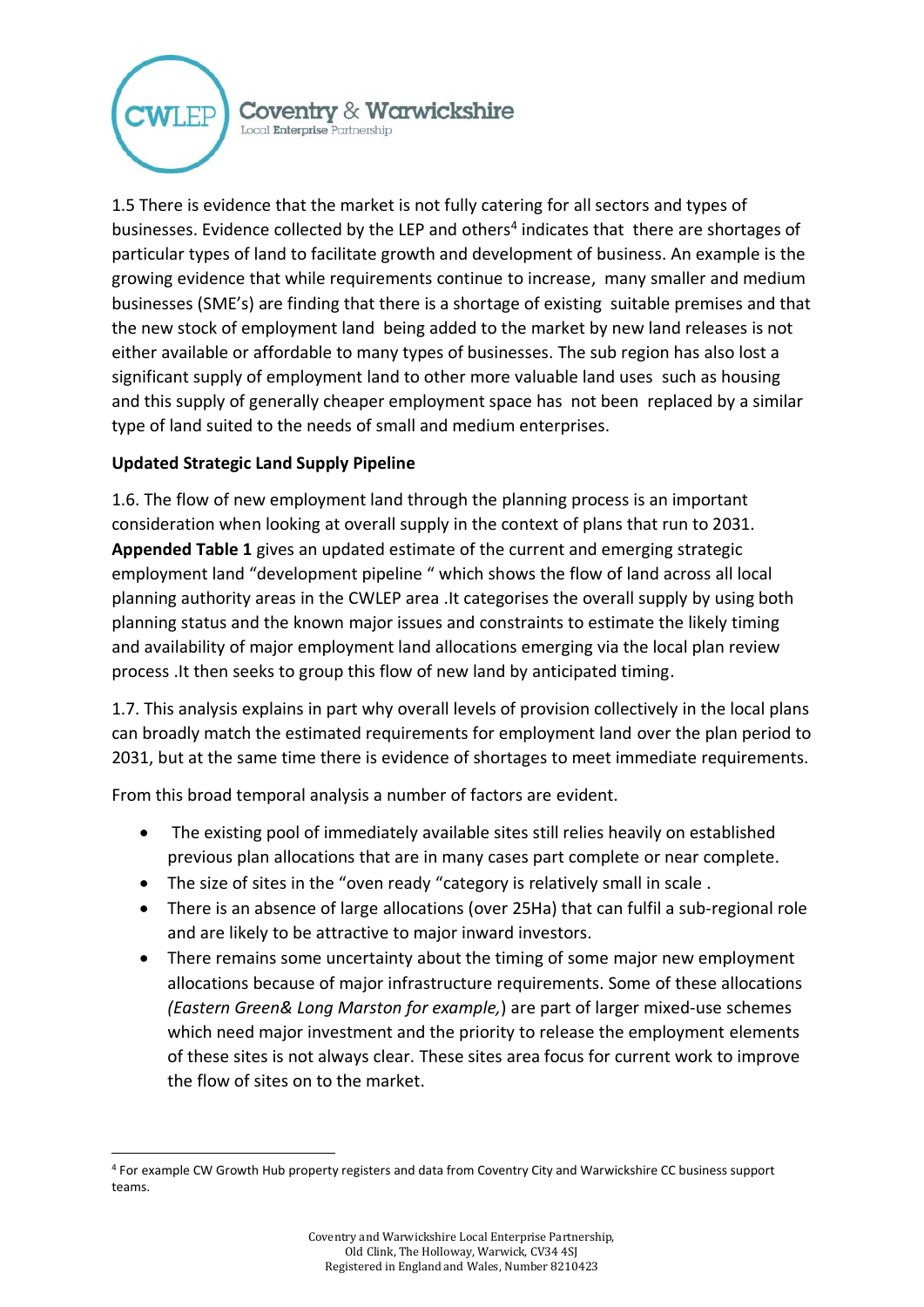

• Many of the new allocations are targeted at the high quality sector of the market and are seeking occupiers and tenants able to pay premium prices. As noted above this reinforces the mismatch in parts of the market between the supply of land and the type of needs .Again work is currently underway to try and obtain a better understand this inefficiency in the land market.

1.8. As noted a key issue across the CWLEP area has been the persistent shortage of new employment sites that are immediately available to the market, so called "oven ready employment land ". While we consider the overall supply of employment land generally matches various global estimates of the likely future employment land requirements, over recent years delays in bringing forward various local plans has led to a shortfall in the supply of immediately available land. This has been noted in various regional analysis and in our view persists .

1.9 However ,In the past few months considerable progress has been made on all local plans and recently the Plans for Coventry and Warwick have been adopted that should help, in part, to address the short term supply and bring forward some important employment sites notably those previously classified as Green Belt.

## **Current Actions to address employment**

1.10. The CWLEP works closely with all Local Authorities in Coventry and Warwickshire on both housing and employment issues and seeks to advocate the introduction of changes and actions to address problems. It recognises that the characteristics of the forward planning process make it difficult to introduce short term solutions to established problems. This local plan examination along with others due in 2018 offers an opportunity to emphasise the wider impact of the current situation and the need for urgent actions to address current and emerging problems.

1.11.There are a number of current initiatives being conducted by the LEP and the local authorities seeking to address a number of the problems identified. These include

- A joint study currently being commissioned to examine current Market Signals and changes in the employment land market. This also will include an analysis of "the match" between existing allocations and the characteristics of current market demand.
- Work by the LEP to examine the potential to develop a general(template) set of policies aimed at providing "affordable employment land" across its operating area
- A review of land suitable for large scale Inward Investment employment opportunities . Work ,planned for completion in 2018 is being undertaken in conjunction with the Birmingham and Solihull LEP and the Black Country LEP to jointly examine what can be done to address the perceived shortage and lack of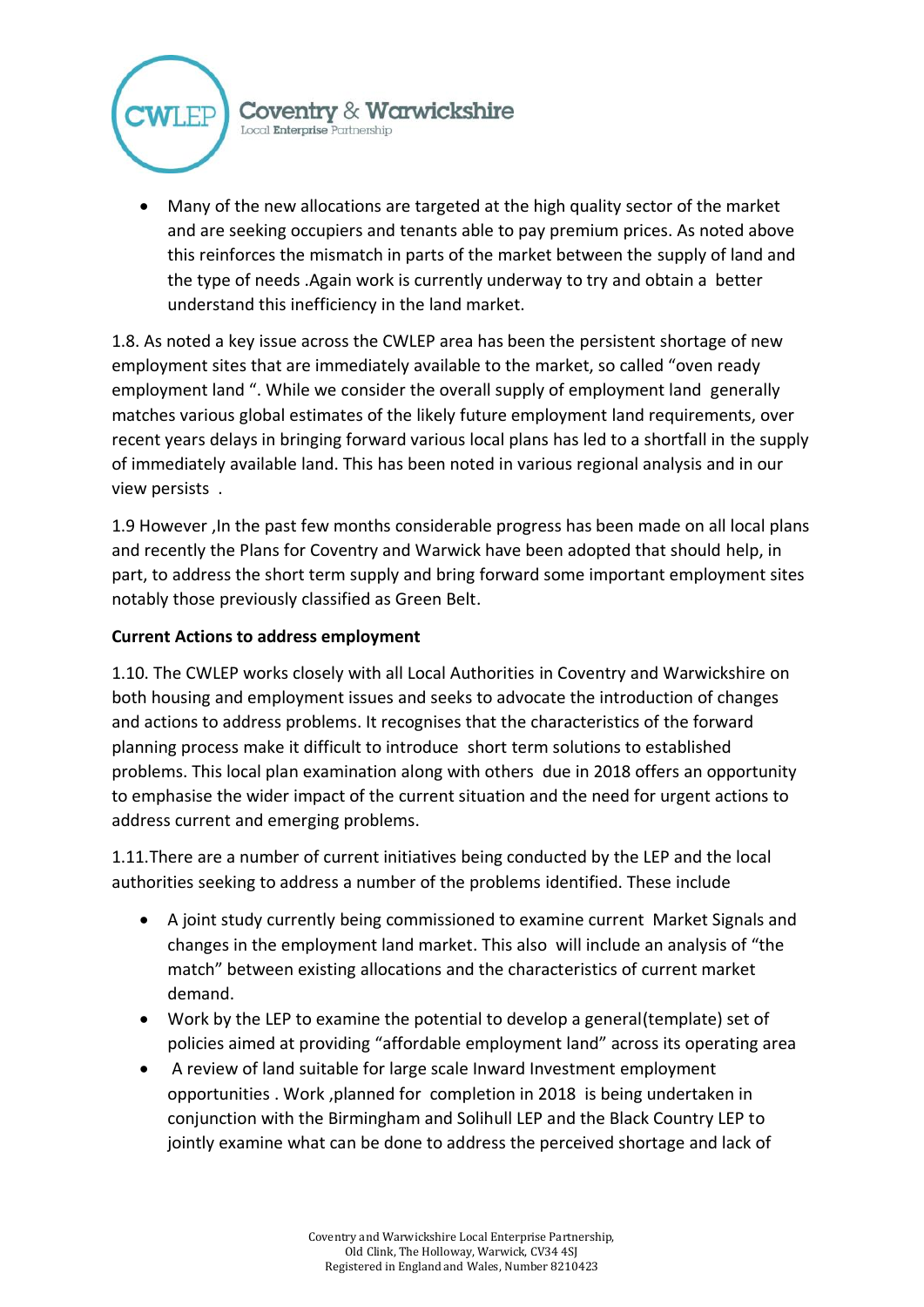

choice in locations capable of attracting major inward investment to the West Midlands.

• The local authorities supported by both the County Council and the LEP have resolved to undertake background work necessary to produce a joint spatial planning framework for the whole of the CWLEP area .However progress on this initiative has been constrained by the need to complete the current cycle of local plans

### **Part 2 .Response to Inspectors MIQ's-Issue 2b:Employment Land .**

## *1.Has the RBLP been positively prepared and is it justified, effective and consistent with national policy in relation to the proposal to provide 110ha of employment land 2011-2031?*

2.1 In its previous submissions the CWLEP has welcomed the overall spatial vision that underpins the plan.in it's early versions the plan was generally welcomed and recognised as an overall sustainable development strategy. The main concern of the LEP has occurred with the recent introduction of a change from previous proposals and the decision to move away from proposals that are seen as compatible with a long term development strategy that supports economic growth and expansion around the southern and south east fringes of the Coventry urban area.

2.2 We note the methodology that underpins the employment calculation is in line with other local plans in Coventry and Warwickshire .The LEP has previously highlighted in these and other local plan submissions concerns about an over reliance on demographic based statistical projections and the need for more detailed qualitative analysis of employment markets . It has called for a more detailed "fine grained "approach to the analysis of employment requirements better matching the range of types of land required and providing more choice in the market place. Government guidance in the form of the NPPG and the national planning practise guidelines (NPPG)<sup>5</sup> sets out methodologies to achieve this and the CWLEP continues to seek opportunities to advocate a more disaggregated approach in line with the Governments recommended methodology.

## *1a. What is the basis for the 110ha of employment land planned for policy DS1.Is it justified in the light of available labour demand and supply forecasts?*

2.3 As we understand it the 110 ha figures derives from a demographic based forecast of likely job growth for the RBC area. This produces a net land requirement of 79 Ha .The Council has added to this an additional "flexibility factor" of around 31 ha which is added to

1

<sup>5</sup> NPPPG Para030.Ref ID2a-030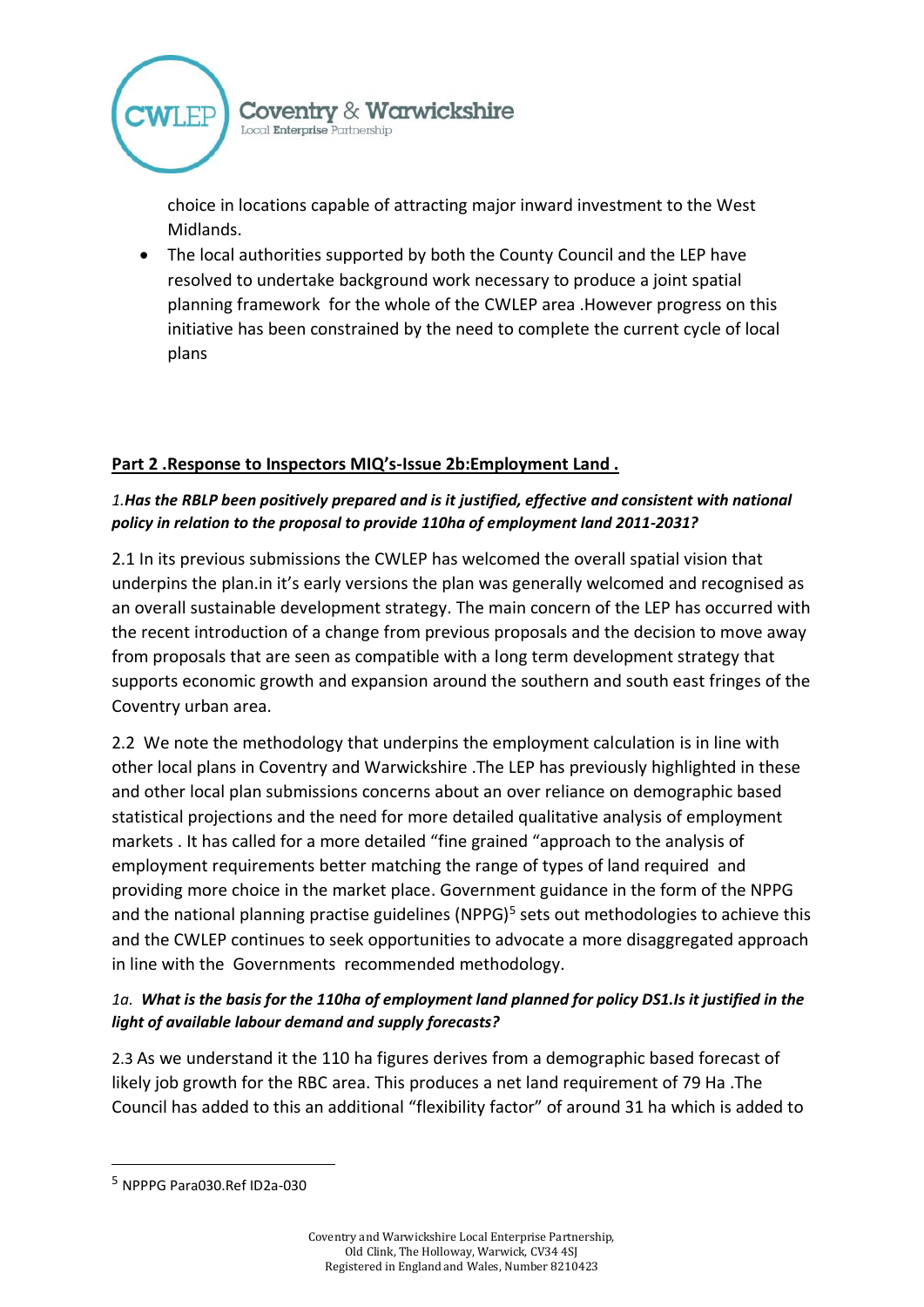

the margin of the demographic requirement .The CWLEP has welcomed this flexible approach to the quantitative calculation.

2.4.However we have some concerns about the allocation process for these levels of provision and the lack of analysis and evidence about the targeting of the allocations towards current and future needs of various sectors of the market .The provision of employment land in the draft plan is concentrated in relatively small number of large allocations mainly on the periphery of Rugby .The proposals are well related to main infrastructure or planned infrastructure. However the timing of when some of these sites may be available and capable of implementation is not clear .

2.5. As set out in our previous representations, we have some concerns about how well the proposed allocations will meet current and future needs, particularly those related to the growing requirements of small and medium sized business already operating in Coventry and Warwickshire. We welcome and acknowledge the policy framework in DS7 for Coton Park East where it is intended that this 7.5 Ha allocation is targeted at smaller units (between 5-50,000sq ft. ). We remain unclear how this ambition is to be implemented or whether the owners of the land are willing to accept this restriction on the type of provision.

### *1b. How does it relate to job growth estimates used to inform the overall level of housing provision in the plan? What is the relationship between housing and employment land provision?*

2.6 The relationship between housing growth and employment growth is highly complex and works across overlapping market area, travel to work areas and local authority boundaries .We have noted in our previous representations that around the borders of the Rugby Borough area there are a number of current major employment areas(for example DIRFT and Magna Park) and indeed significant proposals to expand and further develop these areas .This has not been acknowledged in the Local Plan strategy and we believe some consideration of the likely impact of these proposals should have been carried out in order to better judge the effectiveness of the strategy proposed.

## 1c*. How does the planned level of provision compare with past and recent take up rates for employment land in the Borough? Are the remaining commitments and allocations sufficient to meet likely future demand for floorspace in the borough?*

2.7 As set out in Part 1 of this representation, there is a growing body of evidence that suggests that the current levels of provision in this and other Local Plans may not be sufficient to meet all future sub regional level needs across the plan period to 2031.This seems particularly true of the very largest sites suitable to attract inward investment and very small sites suitable to meet the expansion needs of a wide range of small businesses. Data collected by the CWLEP from local authority monitoring work indicates that take up of employment land since 2014 has been consistently high across the three year period and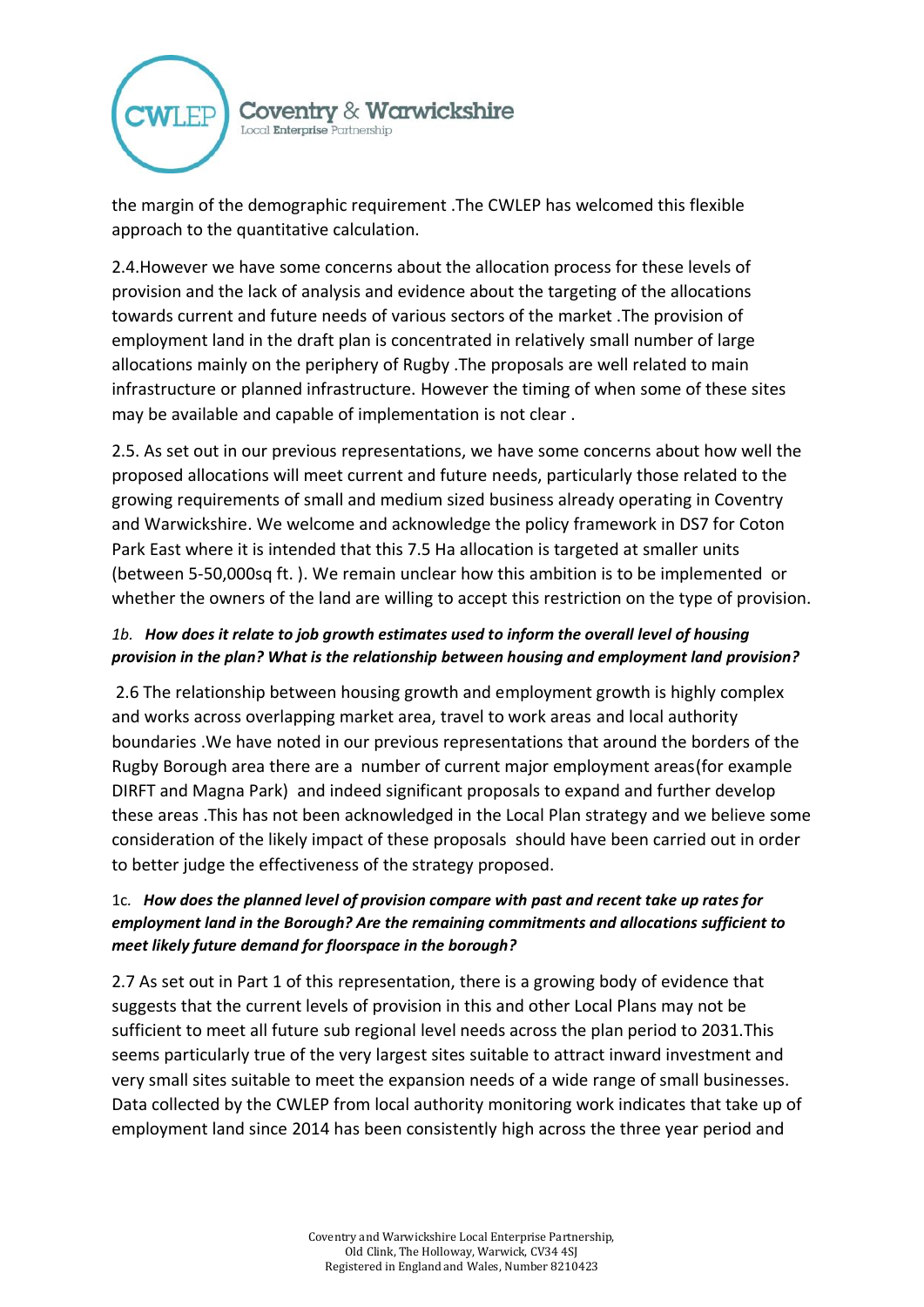

has been running at around 67-75 ha per year( all sites including small sites) being taken up from existing supply<sup>6</sup>.

2*. To what extent does the planned provision assist in meeting the sub regional employment land requirements of the C&W functional economic marketing area including;*

#### *a. The shortfall in Coventry's employment land supply for 2011-2031.*

2.8 We have concerns that the overall provision of employment land requirement generated by Coventry City Council will not be well matched to the current provision in the RBCLP .In part this is related to the type and characteristics of current and likely future requirement .In addition, there is a spatial dimension, in that the proposed distribution of existing and proposed new employment sites are not closely related to the Coventry Travel to Work Area. As was emphasised in the report produced by CBRE for the LEP in 2015 the most effective way to address this overall sub regional requirement would be to locate further major provision in the Coventry TTWA where it would maximise benefits to the local labour market, take advantage of the supply chain and pick up on the benefits of strategic infrastructure already in place<sup>7</sup>. The first steps towards this objective are contained in the Coventry Local Plan proposal to include Walsgrave Hill Farm as a housing allocation in its adopted local plan <sup>8</sup>.

### **b***. The need for further strategic employment sites to support the economic growth contained in the CWLEP Strategic Economic Plan.*

2.9. As noted above both the CWSEP and the SEP for the WMCA contain ambitious economic growth targets .To achieve these will require a "Step Change " above current levels of performance in both employment growth and the housing growth required to accommodate the needs of an expanding region. In 2017, the WMCA received the recommendations of its Land Commission<sup>9</sup> which in part was established to examine how this steep increase in growth can be accommodated .This quote from the Commission's report captures the challenge;

"*Ensuring a good supply of employment premises -in the right place, at the right price at the right time and to the right specification -is essential to the growth of businesses in the W Midlands and the achievement of the employment targets in the SEP. Although much of the focus has been on housing the evidence seen suggests that the shortfall of employment space is at least as pressing as the shortage of land for new homes ,possibly more so ." WMLC :Final Report para5.20.*

#### **Issue 3a:Overall Development Strategy**

.

<sup>6</sup> Figures are unpublished and draft figures from monitoring by each individual C&W lpa.

<sup>7</sup> CBRE Land Study 2015 (**LP15)**

<sup>8</sup> Coventry City Local Plan .Allocation H.2:3 Walsgrave Hill Farm

<sup>9</sup> WMCA Land Commission -Recommendations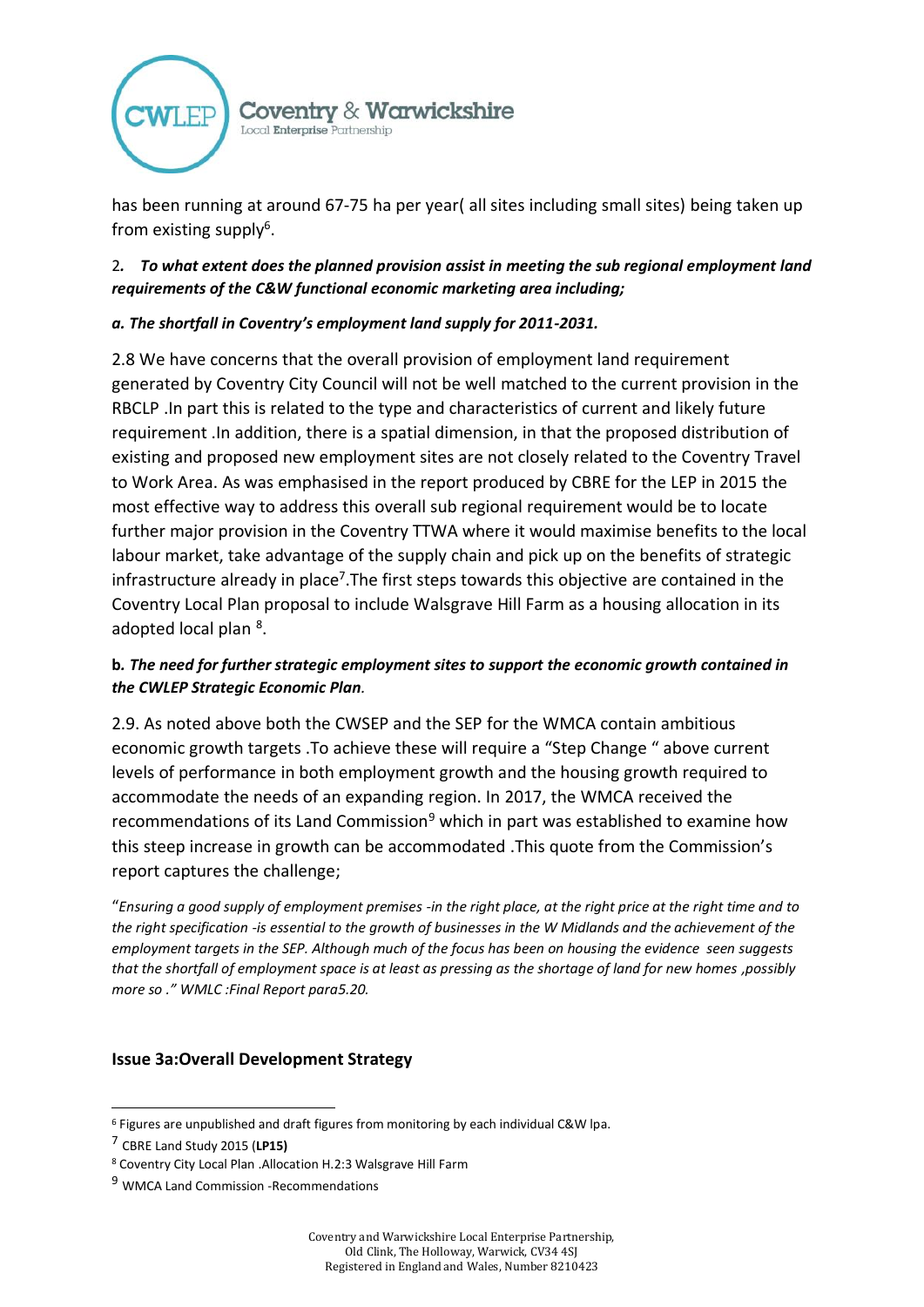

## 1.*e Is the reliance on large scale development through extensions to Rugby and a new settlement justified as the most appropriate of achieving sustainable development, the supply of new homes and the economic growth of the area? If not what are the alternatives?*

2.10. As we previously noted the LEP considers that the overall spatial strategy set out in the Publication local plan (September 2016 LP01) represents regressive step when compared to the strategy in the Preferred Options Draft (Dec 2015). The revised proposals are less sustainable and relate poorly to both housing need and employment land requirements across the sub region .The development and success of recent major growth to the immediate south and south east of the City of Coventry ,involving major developments in Warwick District ,Coventry City and Rugby Borough is testament to the attractiveness of this general locational "arc " of development that runs from the University around the airfield and related developments and extends to and beyond the Ansty and Ryton strategic employment areas .This broad area is well equipped with a basic infrastructure framework capable of upgrade and improvement. It is the basis of the CWLEP's case that this general area, notwithstanding its Green Belt status should continue to be a focus for growth building on existing infrastructure and investing in new infrastructure.

2.11.We are aware that the area around the fringes of Coventry including Walsgrave/Ansty is located in the Green Belt .We consider that there are" exceptional circumstances" that can be used to make a case for the release of this land .This was done for the original proposal in the preferred options draft .Across the so called ARC of development large areas of Green Belt have been released in both Warwick and Coventry Districts and the recently adopted Coventry City plan emphasises the growth potential in Policy DS2 (6) of the southern fringes of the city.

2.12. We have also noted that the absence of any employment content for the Lodge Farm new settlement This given the relative isolation of the site is unlikely to enhance the sustainability of the proposals or contribute to the creation of a viable new community.

## *1 f. Does the development strategy provide for the unmet housing and employment land requirements of Coventry in a way that is reasonable to do so consistent with achieving sustainable development?*

2.13 As noted above , the research study commissioned by the CWLEP in 2015<sup>10</sup> highlighted the possible need for further additional major allocations to meet long-term needs. The Study goes on to make it clear that the best broad location for additional growth would be somewhere within the Coventry TTWA where it would provide maximum benefits in terms of meeting the needs of the local labour market, the promotion of sustainable travel and best match household growth in the sub region $11$ . The CWLEP has consistently supported this recommendation. This was in part why the CWLEP supported the overall development

.

<sup>10</sup> CWLEP, Employment Land Use Study. August 2015 CBRE**.(LP15)**

<sup>11</sup> CBRE .See section conclusions and Review of findings, page 55.(**LP15)**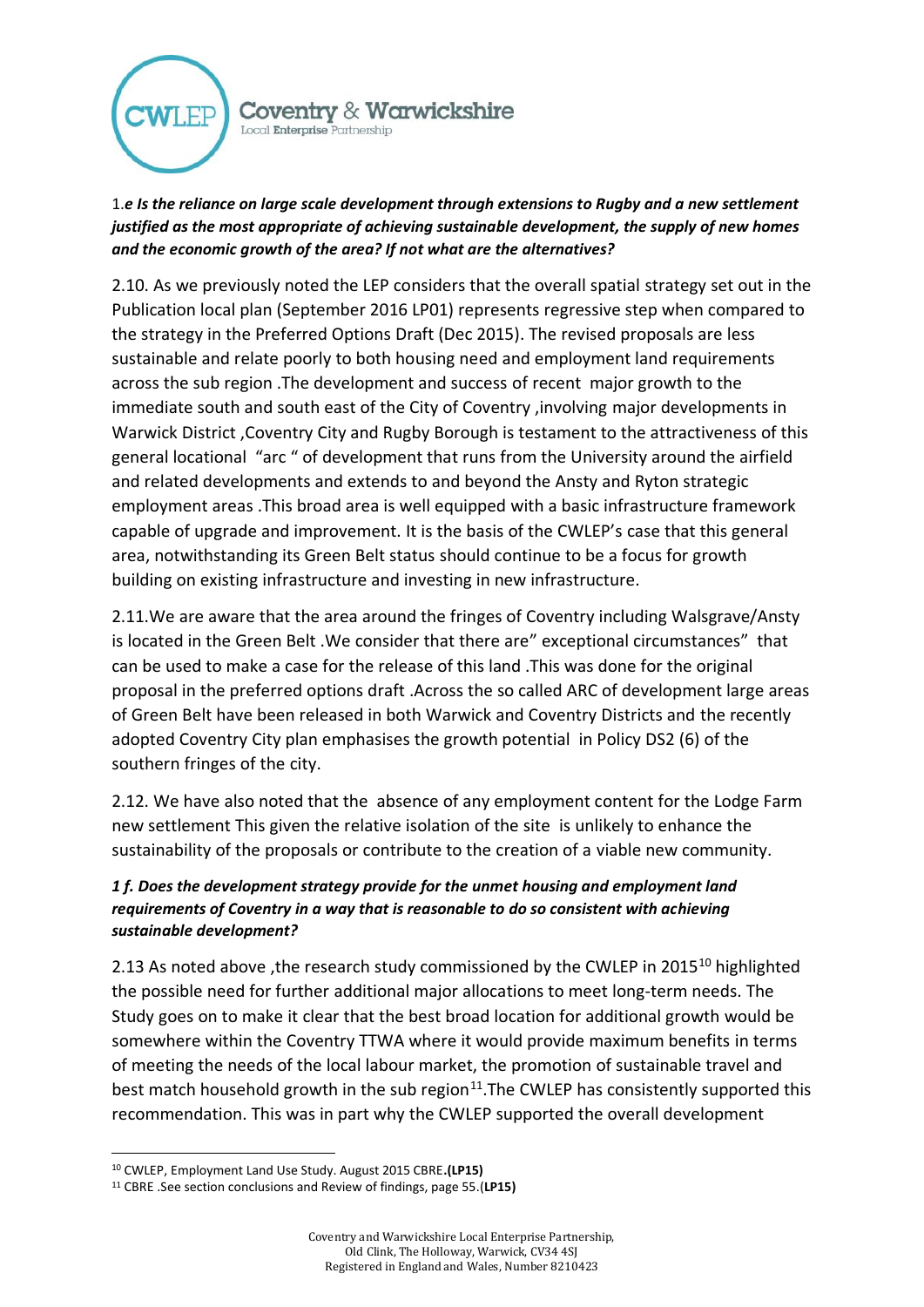

strategy set out in the publication draft and which contained the proposal for an extension at Walsgrave Hill Farm .The LEPs submission recognised a range of additional benefits that flow from the proposal. The area is served by a high grade infrastructure network with potential to undertake phased development of infrastructure to run alongside the phased provision of both housing and employment growth.

*1 g. Is the selection of Lodge Farm justified as the most appropriate location for a new settlement in preference to the preferred option site at Walsgrave Hill Farm or other options? What is the evidence to support this?*

2.14. See comments above .

## *1 j. To what extent do the proposed allocations in Policy DC4 and the available supply at employment sites identified in ED1 provide for long term strategic and local employment land requirements of the borough and the wide sub region in terms of location, quality and quantity .*

2.15. A central theme in all the representations by the CWLEP to date on this Plan review and indeed other Local Plans in Coventry and Warwickshire has been the general view that current proposals in the Local Plans do not fit well with either the need for both long term and local employment land requirements .

2.16.There is a growing body of evidence based around the maintenance of high take up levels to suggest that overall allocations may be inadequate to meet future needs and crucially to provide choice for a wide range of current and future employment requirements .The market generally is changing and in turn the requirements are changing .As noted the plan policies generated in this Plan do not appear to have not drawn heavily on detailed or fine grained analysis .However it must be acknowledged that this observation is not confined to this particular draft Plan .

2.18. The supply of land identified in ED1 is as we have previously noted out of date and does not reflect the current position in terms of the supply still likely to be available at the time of adoption of this plan .We believe this needs to be updated .There is evidence of growing levels of demand from local businesses for employment space that is not being met by current allocations .During the calendar year 2017 the CWLEP has received over 73 "unsatisfied " inquiries from local businesses wanting to either expand or relocate established business .Many of these are SME type business

2.19 . The development pipeline analysis set out in Part 1 Appendix .Table 1 of this submission also illustrates the apparent shortage of larger opportunities suited to attract significant inward investment including overseas investment .As also noted this problem appears to exist over a wider geographical area

*1 k. Is there a need to consider additional land allocations of employment land at Ansty and Ryton given their role as sub regional employment sites and the limited remaining supply of undeveloped land at both sites.*